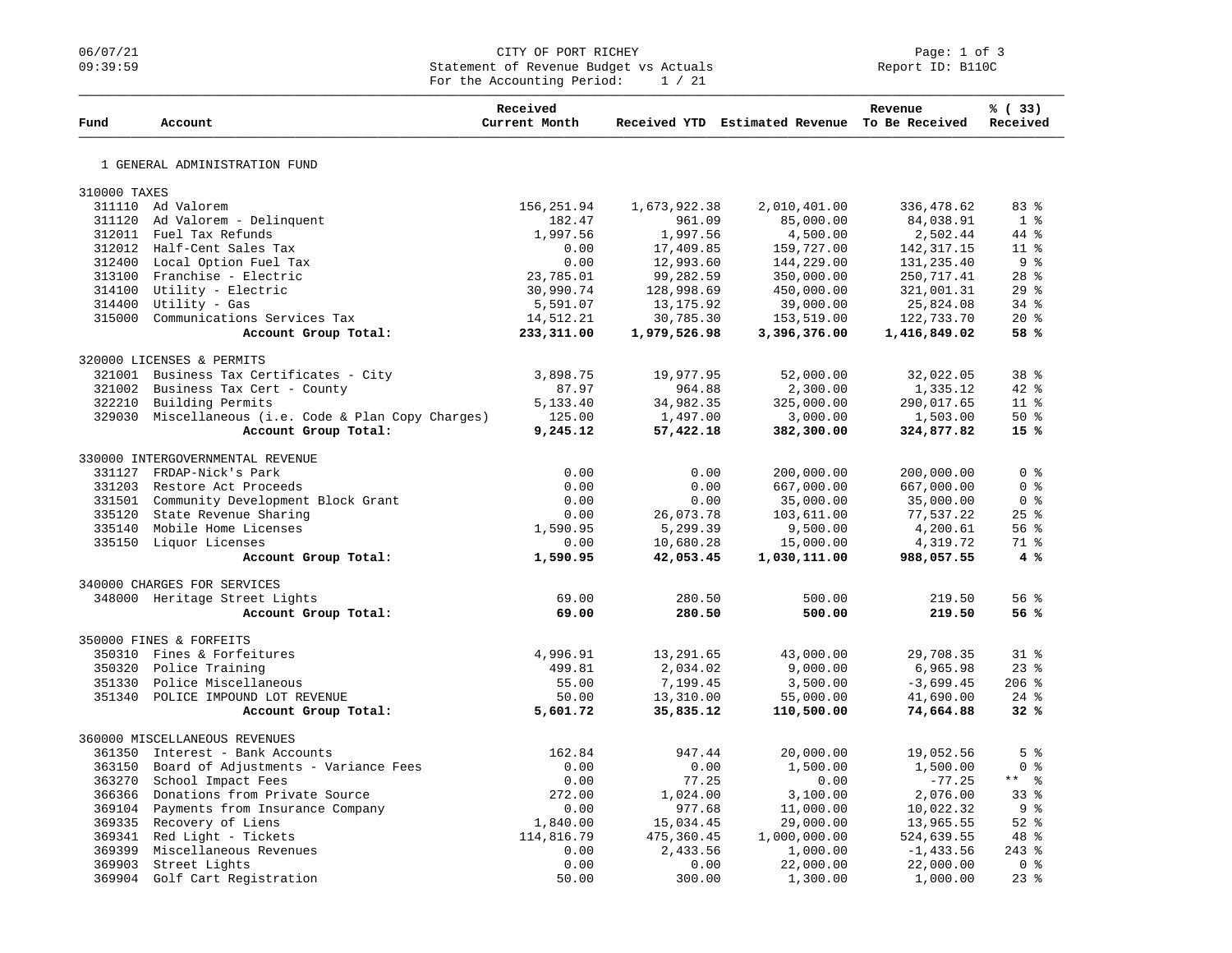# 06/07/21 CITY OF PORT RICHEY Page: 2 of 3<br>
Statement of Revenue Budget vs Actuals Report ID: B110C Statement of Revenue Budget vs Actuals For the Accounting Period: 1 / 21

| Fund   | Account                                | Received<br>Current Month |              | Received YTD Estimated Revenue To Be Received | Revenue        | % (33)<br>Received     |
|--------|----------------------------------------|---------------------------|--------------|-----------------------------------------------|----------------|------------------------|
|        | 1 GENERAL ADMINISTRATION FUND          |                           |              |                                               |                |                        |
|        | Account Group Total:                   | 117,141.63                | 496,154.83   | 1,088,900.00                                  | 592,745.17     | 46%                    |
|        | 390000 CASH BALANCE FORWARD            |                           |              |                                               |                |                        |
| 390000 | CASH BALANCE FORWARD                   | 0.00                      | 0.00         | $-492, 404.00$                                | $-492, 404.00$ | 0 <sub>8</sub>         |
| 399938 | Balance Forward FLFit Account          | 0.00                      | 0.00         | 615,117.00                                    | 615,117.00     | 0 <sup>8</sup>         |
| 399939 | Balance Forward FLClass Account        | 0.00                      | 0.00         | 615,096.00                                    | 615,096.00     | 0 <sub>8</sub>         |
|        | Account Group Total:                   | 0.00                      | 0.00         | 737,809.00                                    | 737,809.00     | 0 <sup>8</sup>         |
|        | Fund Total:                            | 366,959.42                | 2,611,273.06 | 6,746,496.00                                  | 4,135,222.94   | 39%                    |
|        | 120 POLICE CONFISCATION FUND           |                           |              |                                               |                |                        |
|        | 350000 FINES & FORFEITS                |                           |              |                                               |                |                        |
|        | 351350 Police Confiscation Revenue     | 4,698.24                  | 18,877.40    | 0.00                                          | $-18,877.40$   | $\star$ $\star$<br>- န |
|        | Account Group Total:                   | 4,698.24                  | 18,877.40    | 0.00                                          | $-18,877.40$   | $***$<br>ഀ             |
|        | 360000 MISCELLANEOUS REVENUES          |                           |              |                                               |                |                        |
|        | 361350 Interest - Bank Accounts        | 12.06                     | 70.15        | 0.00                                          | $-70.15$       | $\star$ $\star$<br>ႜ   |
|        | Account Group Total:                   | 12.06                     | 70.15        | 0.00                                          | $-70.15$       | $***$<br>ം             |
|        | 390000 CASH BALANCE FORWARD            |                           |              |                                               |                |                        |
| 399938 | Balance Forward FLFit Account          | 0.00                      | 0.00         | 45,221.00                                     | 45,221.00      | 0 %                    |
|        | 399939 Balance Forward FLClass Account | 0.00                      | 0.00         | 45,223.00                                     | 45,223.00      | 0 %                    |
|        | Account Group Total:                   | 0.00                      | 0.00         | 90,444.00                                     | 90,444.00      | 0 %                    |
|        | Fund Total:                            | 4,710.30                  | 18,947.55    | 90,444.00                                     | 71,496.45      | 21%                    |
|        | 125 POLICE \$5 FUND                    |                           |              |                                               |                |                        |
|        | 350000 FINES & FORFEITS                |                           |              |                                               |                |                        |
|        | 350310 Fines & Forfeitures             | 0.00                      | 0.00         | 32,000.00                                     | 32,000.00      | 0 <sup>8</sup>         |
|        | Account Group Total:                   | 0.00                      | 0.00         | 32,000.00                                     | 32,000.00      | 0 <sup>8</sup>         |
|        | 390000 CASH BALANCE FORWARD            |                           |              |                                               |                |                        |
|        | 390000 CASH BALANCE FORWARD            | 0.00                      | 0.00         | 4,000.00                                      | 4,000.00       | 0 <sup>8</sup>         |
|        | Account Group Total:                   | 0.00                      | 0.00         | 4,000.00                                      | 4,000.00       | 0 %                    |
|        | Fund Total:                            | 0.00                      | 0.00         | 36,000.00                                     | 36,000.00      | 0 %                    |
|        | 200 POLICE IMPACT FEES                 |                           |              |                                               |                |                        |
|        | 360000 MISCELLANEOUS REVENUES          |                           |              |                                               |                |                        |
|        | 363221 Police Impact                   | 0.00                      | 88.38        | 5,000.00                                      | 4,911.62       | 2 <sub>8</sub>         |
|        | Account Group Total:                   | 0.00                      | 88.38        | 5,000.00                                      | 4,911.62       | 2%                     |
|        | 390000 CASH BALANCE FORWARD            |                           |              |                                               |                |                        |
|        | 390000 CASH BALANCE FORWARD            | 0.00                      | 0.00         | 5,742.00                                      | 5,742.00       | 0 <sup>8</sup>         |